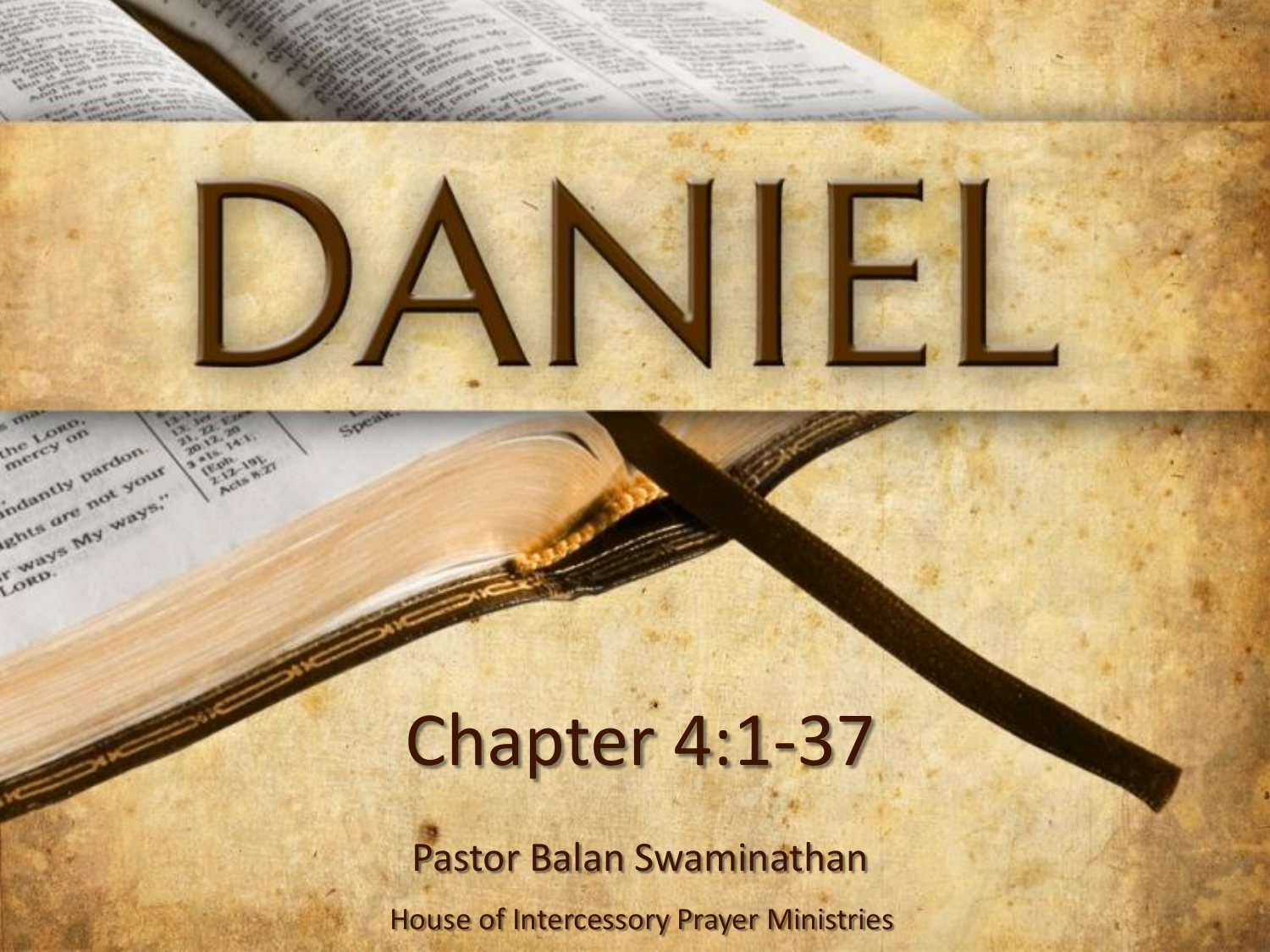#### Chapter 4

# A Proud King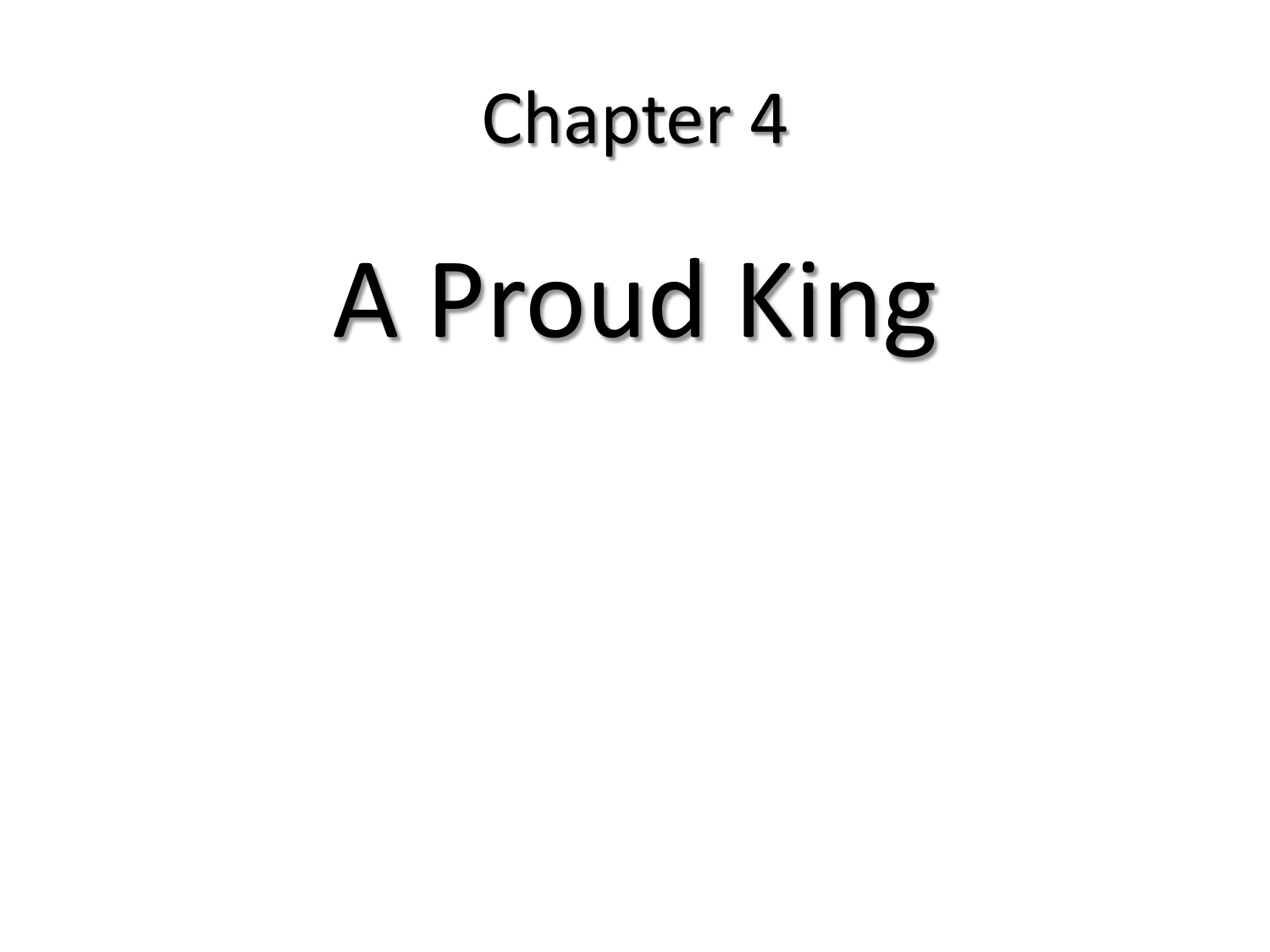#### CH 4 - Outline

- V 1-3 The reason for this story
- V 4-9 The reception of the dream
- V 10-18 Repetition of the dream
- V 19-27 Revelation of the dream
- V 28-33 Realization of the dream
- V 34 37 Restoration of the king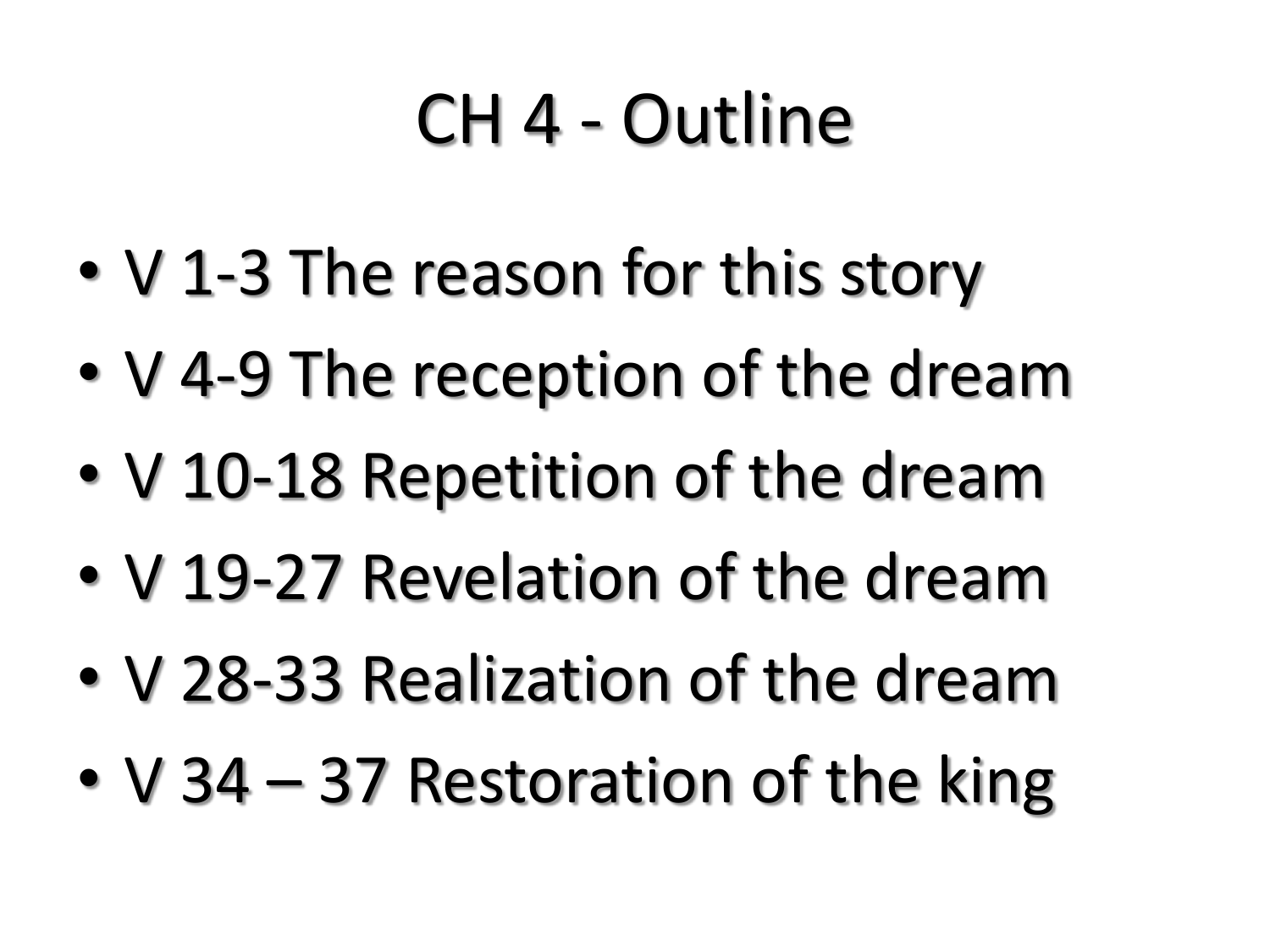### V 1-3 The reason for this story

- Universal declaration
- Personal Statement
- It was enthusiastic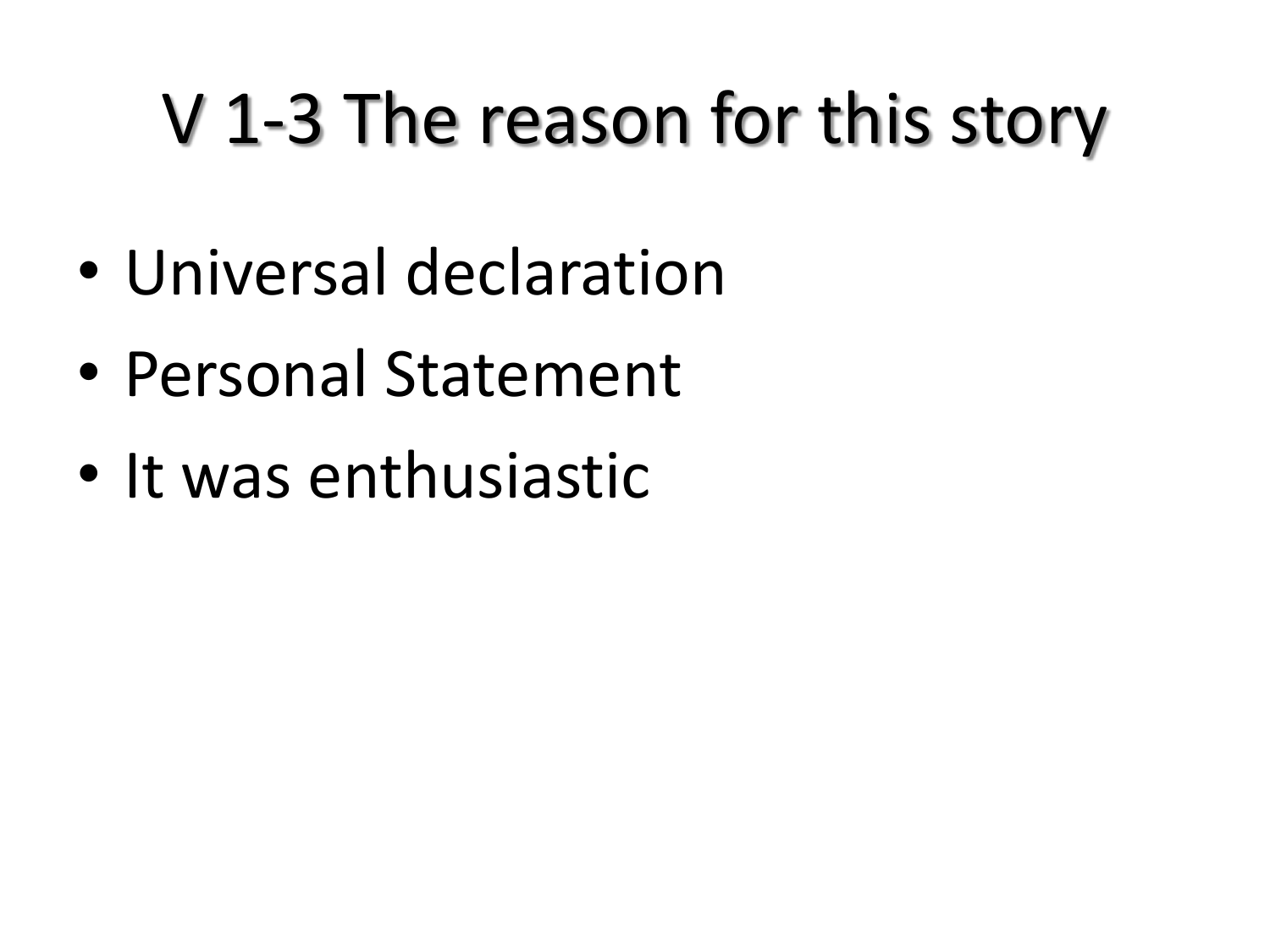#### V 4-9 The reception of the dream

- He calls in the Chaldeans
- We though Nebuchadnezzar would have learned his lesson.
- But, no. He called Daniel at the last.
- Identified Daniel as the one who is filled with the spirit of the holy God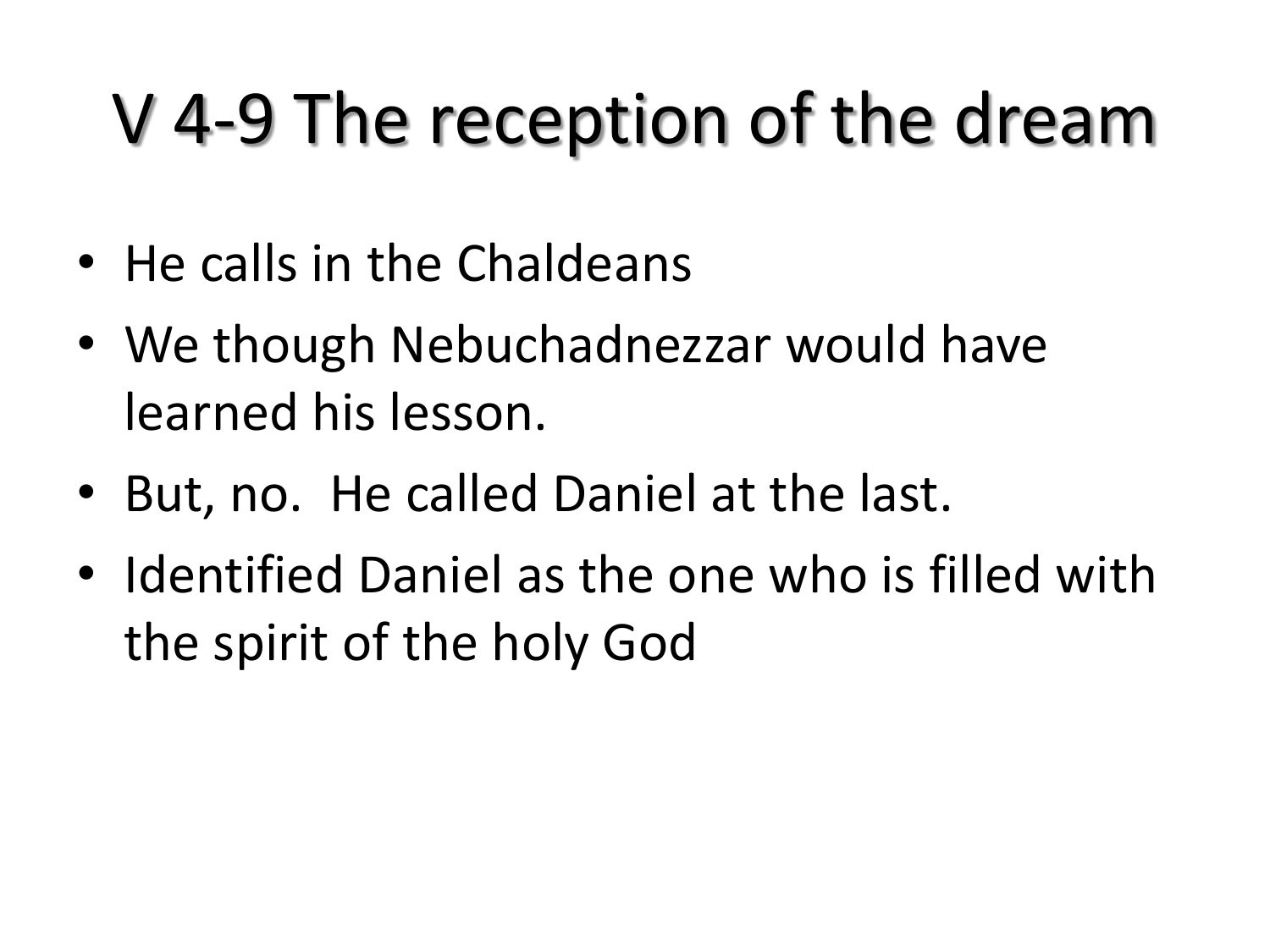#### V 10-18 Repetition of the dream

- 1. Magnificent tree V 10-12
- 2. Mandate from heaven V 13 to 16

Daniel 12:7 Time is a reference to the year. Time-years Times - 2 years Half a time - half an year So it is 3 and half year.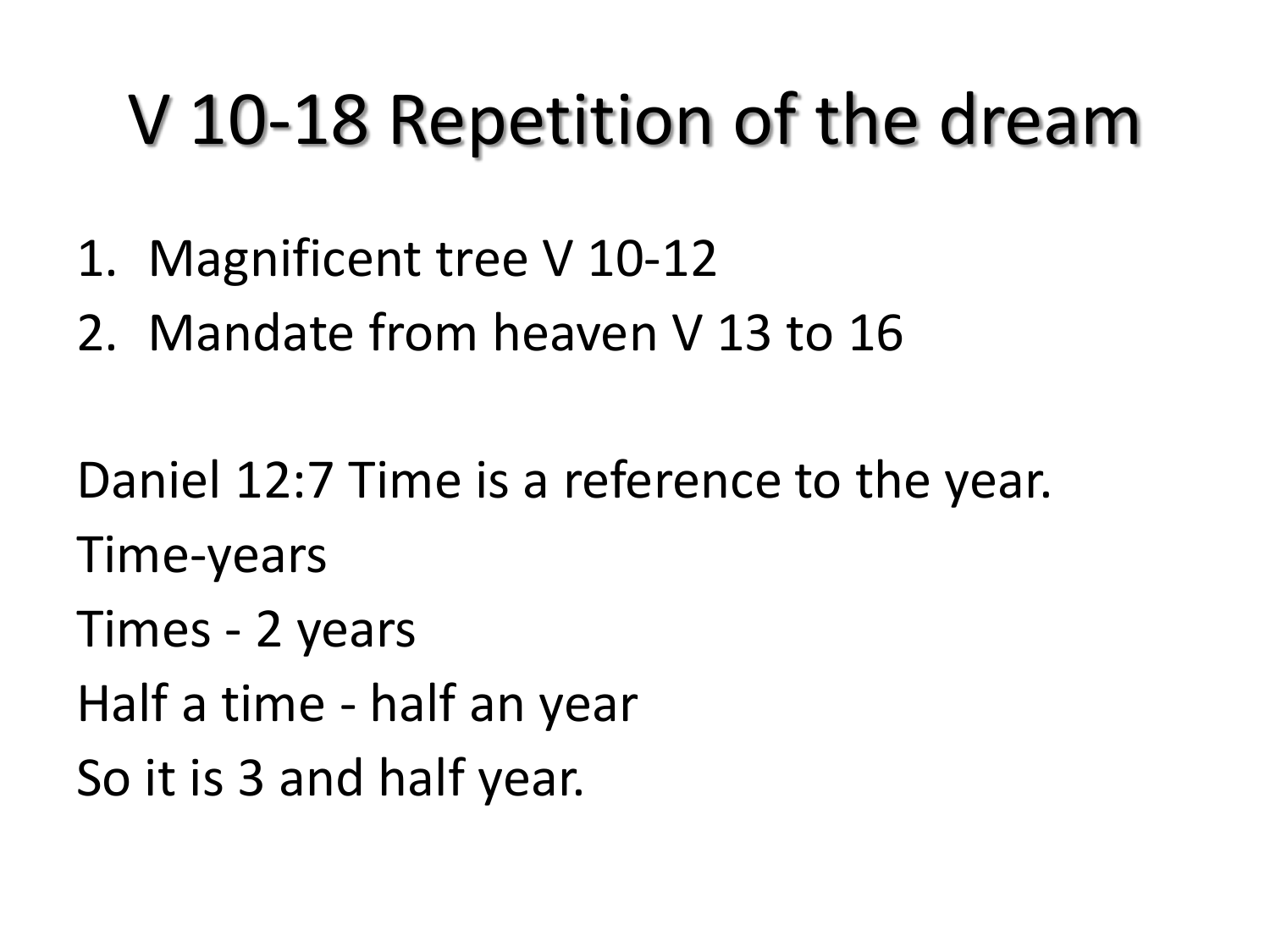### V 19-27 Revelation of the dream

The mercy of God in the life of Nebuchadnezzar.

- 1. God sent an angel
- 2. God gave him an opportunity to straighten things out, V 29
- 3. V 27 They way of escape was told him
- 4. Limited time of punishment
- 5. God will restore him if he is sensitive to the message of God.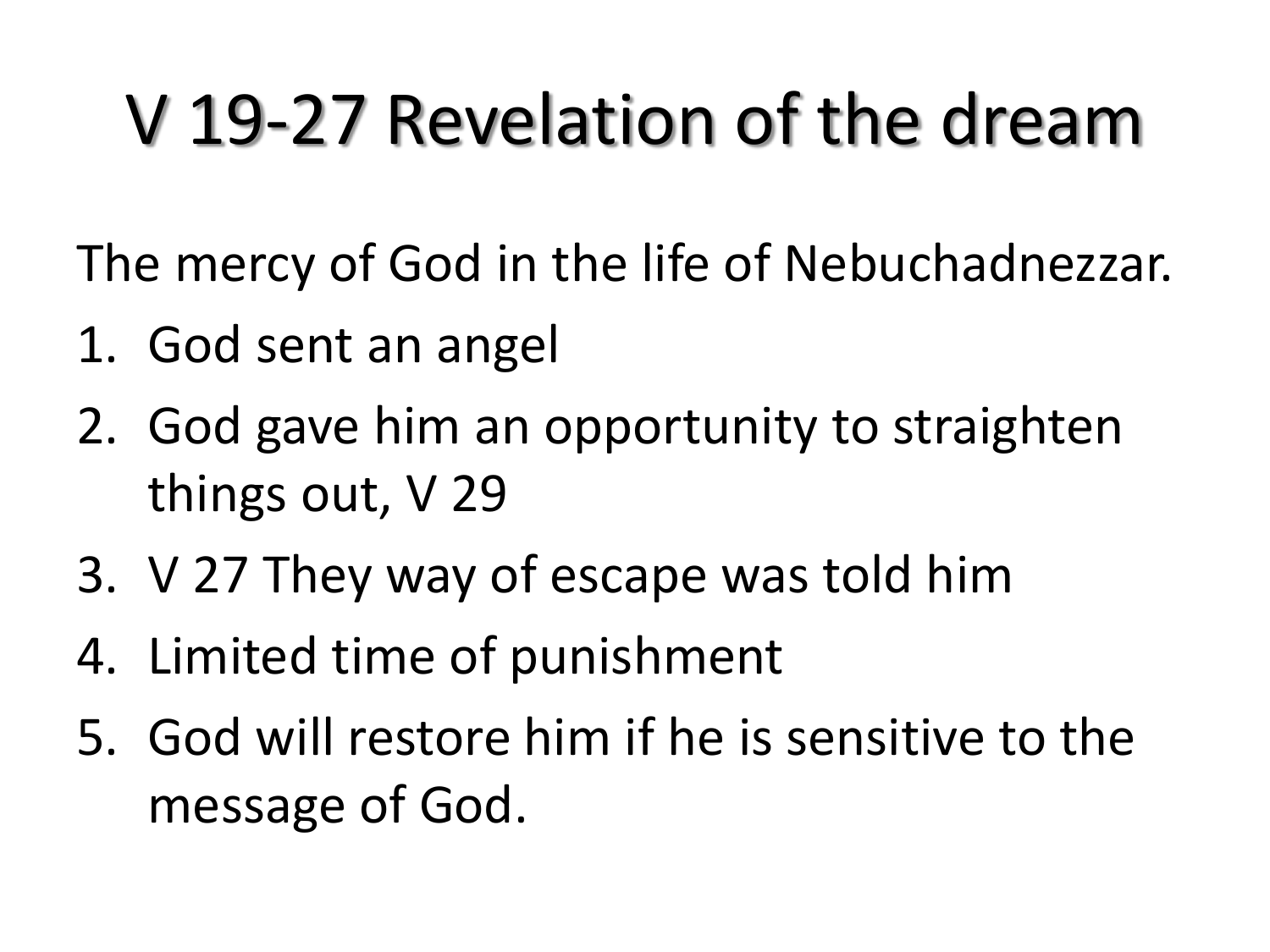#### V 28-33 Realization of the dream

- V30 Nebuchadnezzar went to the peak of his proud
- V 31 Judgment came all of a sudden
- V 33 God judged him and lowered him to the lowest possible place.